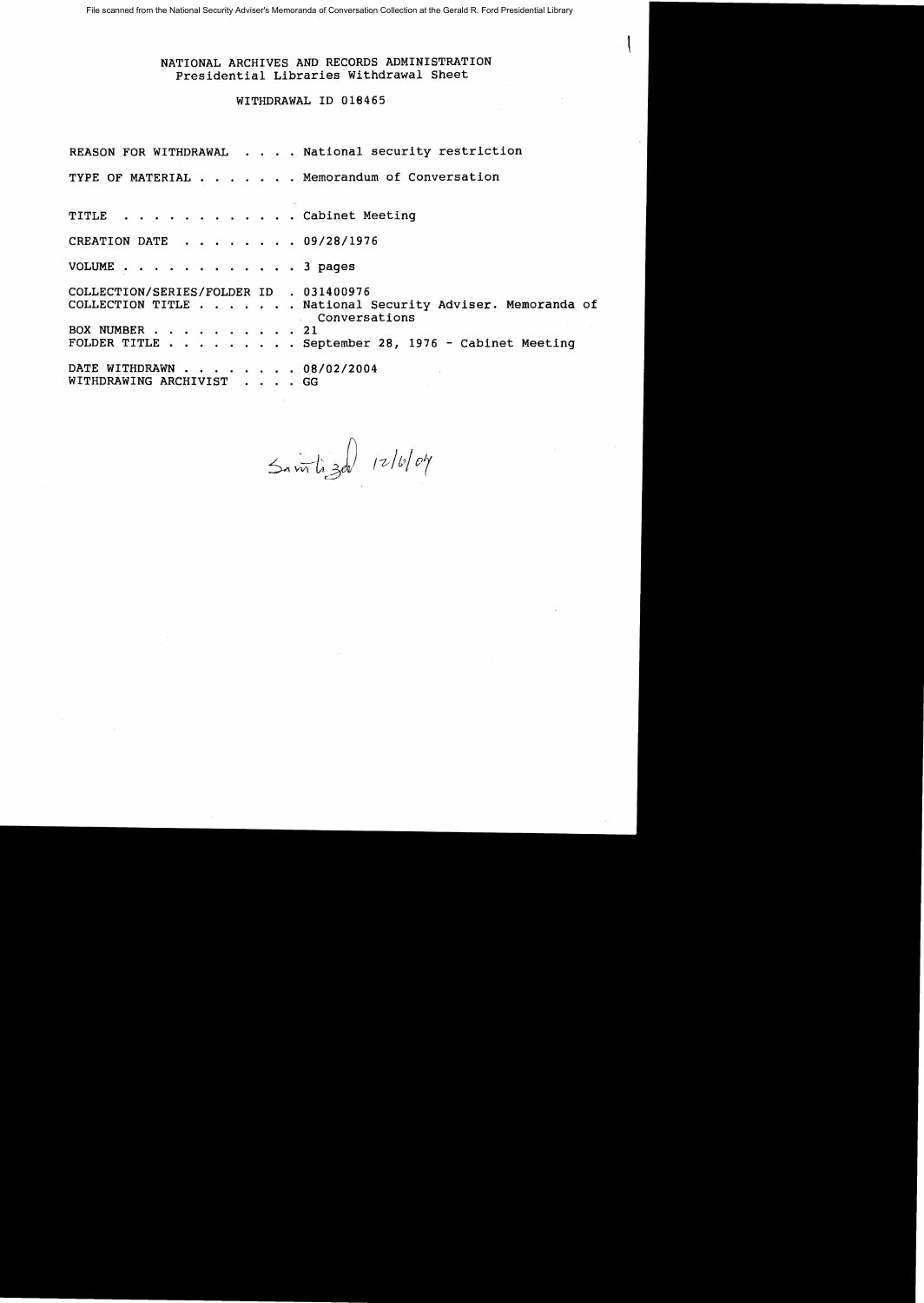Approved For Release 2004/12/06: NLF-MUU-21-3-1-0

MEMORANDUM

#### THE WHITE HOUSE

WASHINGTON

~/NODIS/XGDS

CABINET MEETING

DATE AND TIME:

Tuesday - September 28, 1976 9:46 - 11:13 a. m.

PLACE: Cabinet Room

President: The last meeting we focused on politics. We are switching the format and I thought it would be appropriate for Secretary Kissinger to bring you up to date on our African initiative.

As I said earlier, when we have to take actions in foreign policy, we will do it regardless of political benefit or detriment. On this issue it was our judgment that time was of the essence, and that there would be worse chaos and bloodshed if we didn't move. It was a high risk option, but it was the thing to do.

George, will you give us the intelligence background against which we made our decision.

Bush: [Described the estimate of events if no action had been taken.].

Kissinger: This intelligence assessment shows why we couldn't delay and why we started in April, which some considered ill-timed. After the rainy season started, the war would escalate, with raids into Mozambique and risk of foreign intervention.

Further, the future of Africa is involved. If the movement is toward radicalism supported by outside intervention, the future of Africa is bleak. Conversely, if we can demonstrate that moderation works, that there is a peaceful route, that has profound implications for Africa.

Even if you want the white community to continue living there, this is the way to go -- otherwise they would inevitably be driven out. We had to move before that has profound implications for Africa.<br>
Even if you want the white community to continue living there, this is the way to<br>
go -- otherwise they would inevitably be driven out. We had to move before<br>
November 1, the rai

[Compares these negotiations with the Middle East.]

| I Antihare on this be treed antenna and an and literature then all                                                                                                                      |                                                                                    |  |
|-----------------------------------------------------------------------------------------------------------------------------------------------------------------------------------------|------------------------------------------------------------------------------------|--|
| SESRET (NODIS / XGDS                                                                                                                                                                    | Henry A. Kissinger<br><b>CLASSIFIED BY</b><br>EXEMPT FROM GENERAL DECLASSIFICATION |  |
| <b>Presidential Library Review of NSC and DOS Equities. ISBN DULE OF EXE. UTIVE ORDER 11652</b><br><b>Presidential Library Review of NSC and DOS Equities. ISBN JULE ORY 5 (b) (1.3</b> |                                                                                    |  |
| DECLASSIFIED, with position exempt                                                                                                                                                      | <b>AUTOMATICALLY DECLASSIFIED ON Imp. to det.</b>                                  |  |
| AUTHORITY RACPENEW 12/6/04; State visit 3/13/04<br>BY I<br>$\frac{1}{4}$ NLF, DATE $\frac{1}{4}$                                                                                        |                                                                                    |  |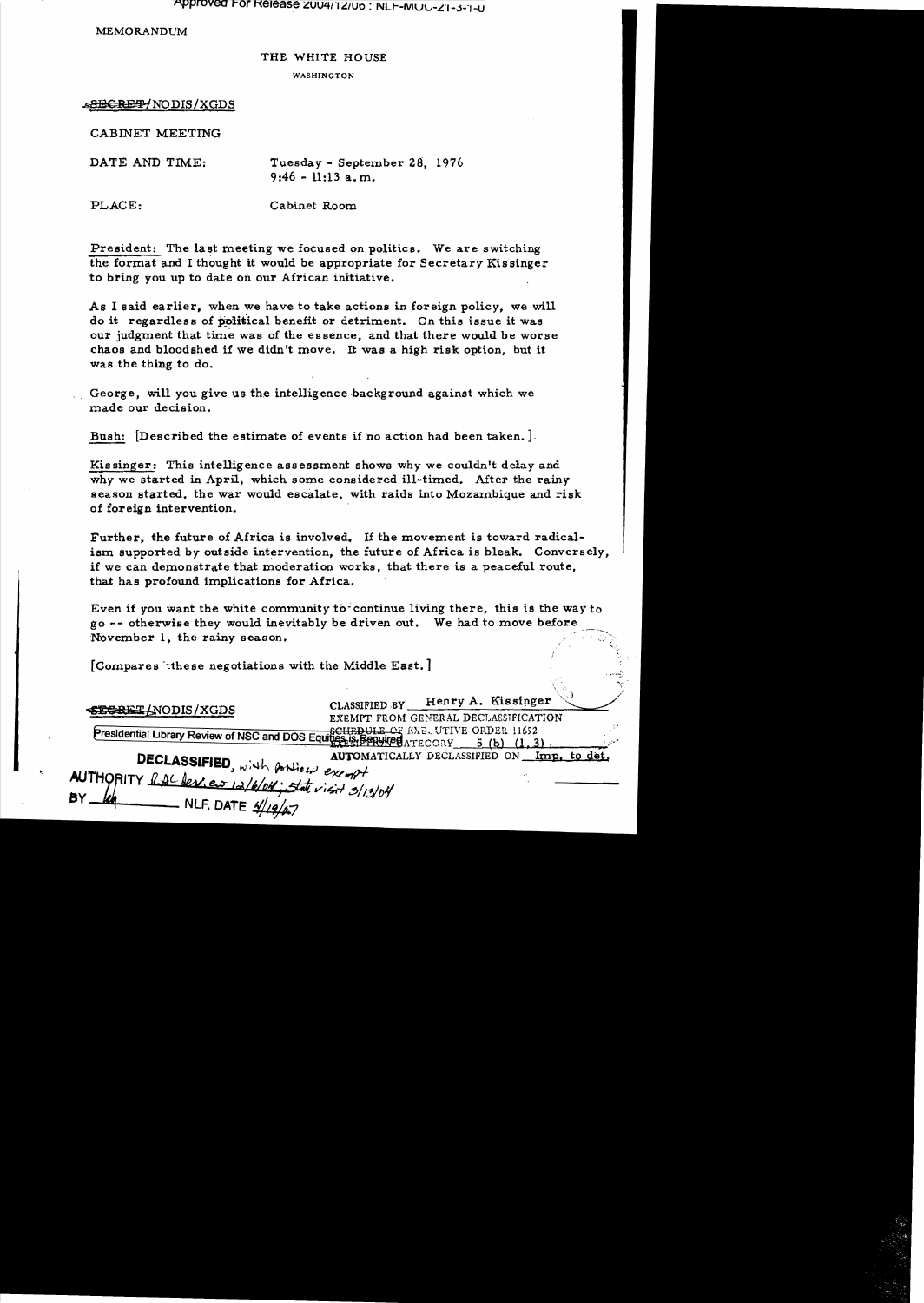### **URGRET/NODIS/XGDS**

The problem: in dealing with the blacks is the gap between what they say publicly and what they say privately. The rejection you read on Sunday was not a rejection. They told us to get the Conference going, that they had no preconditions, and that they were ready to move.

We put together a plan with the British and presented it to the blacks to put forward. They bought it but said Smith would never agree. So we turned it around and went to Smith first. We first had to convince him to accept what all the intelligence estimates -- including his own -- said. He then wanted to put forward just a general concept. We rejected that because we thought thing s would then get bogged down. We thought we had to nail him. down, so the plan he put forward was ours, not his, and largely -- not in every detail  $-$  accepted by the blacks.

The radicals are interested in a protracted negotiation, because the guerrilla war would continue and the takeover wo uld be by the men with the guns rather than the civilians.

We won on that point. The Constitutional Conference will follow the setting up of a transitional government, thus getting the government in place rather than having things dragged out forever in a Constitutional Conference.

The key now is to get the British to call a conference. They are moving in a stately, bureaucratic fashion, but we have to get them moving.

Another issue is Namibia, where the situation is the same as Rhodesia but two years removed. Last summer the Africans asked us for conditions. on Namibia. We have in fact produced 150% of their conditions, but those in the meantime have escalated. There is a split among the African leaders now. We think it is not too good to have the two issues boiling simultaneously, so we are marking time for a month or so to get Rhodesia moving.

What is at stake is for the moderate governments all over Africa to see whether the U.S. can have an impact through its moderate approach. If not, there will be a sweeping trend toward radicalism, with a profound effect, at least since Africa has so many states.

It is too bad it comes during an election year because we need a numited people to put this through.

President: We had a leadership meeting and I was very encouraged by the lack of opposition by the Democrats. A few questions of information, but no objections or reservationa.

<del>SEGRET</del>/NODIS/XGDS

 $-2-$ 

 $\mathfrak{B}^1_1$ 

\\\'.'''-'-'~;/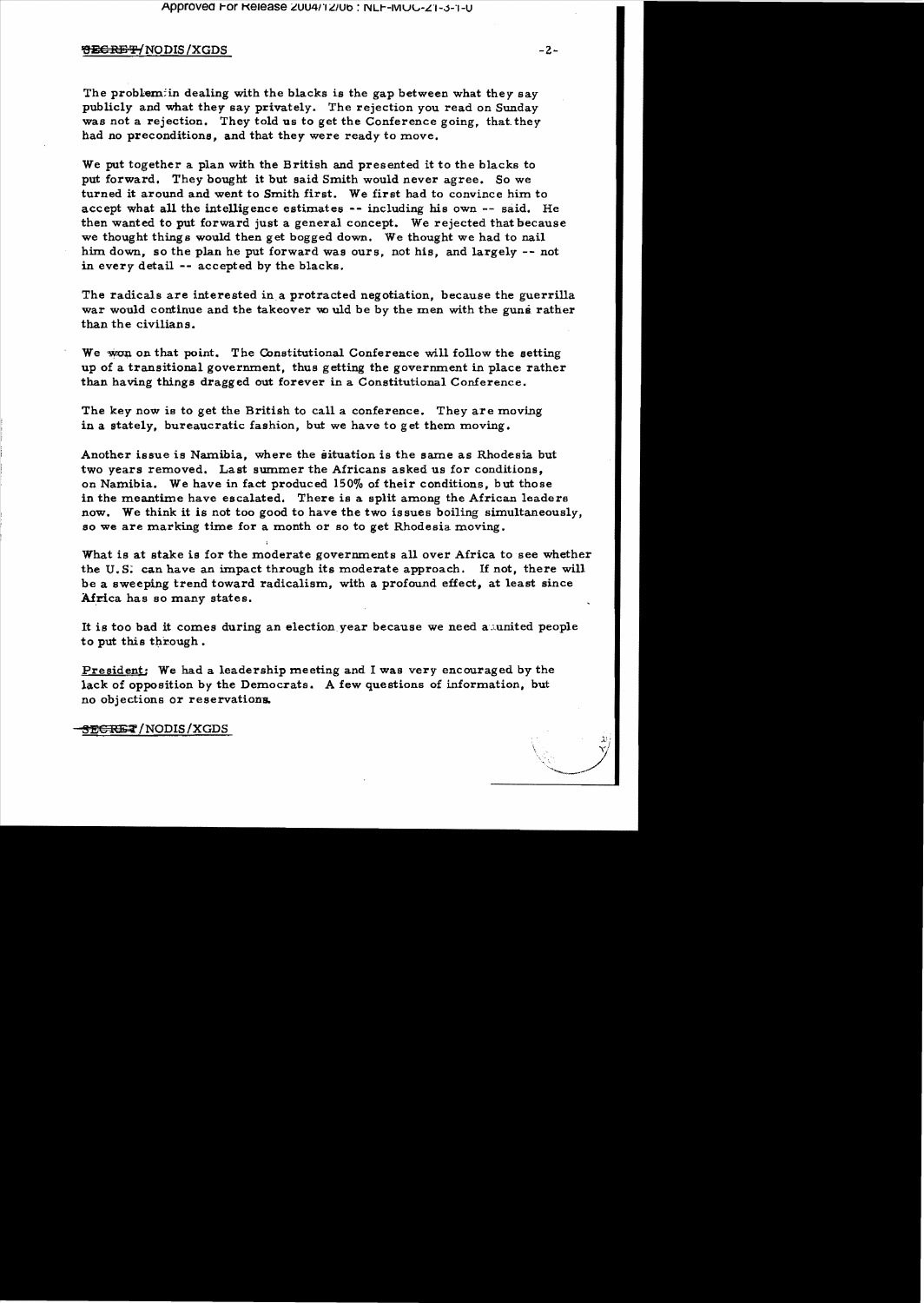#### <del>RET/</del>NODIS/XGDS

 $-3-$ 

25X

Kissinger: I met with the news editors, including from the south, and there were no objections.

President: I found the same in my trip south.

Kissinger: Bill Coleman suggested I meet with the Black Caucus, which I am doing today.

Coleman: This is very important. but there is also an element more important. We have had a lot of liberal Secretaries of State but Henry is the only one with the guts to step up and take this one on. I think it is admirable.

Kleppe: Can't we do it without the British?

Kissinger: One thing I forgot was the Soviets. They are frantically opposing us in every way.

Scranton: In the UN they are scared to death by our initiative and they're doing everything possible to kill it.

Kissinger: So if we played a role in the conference, the Soviets would demand one. Besides, Britain has the Constitutional role to play here.

The way I would do it is to call both sides in, listen to them for a couple of days and then say this is our understanding of what you all said (whether it is or not) and put out a paper. Then the blacks can accept a British plan rather than one from Smith.

The British don't work that way, and it may be that we will have to get back in before the conference gets sorted out.

**EGBET/NODIS/XGDS**